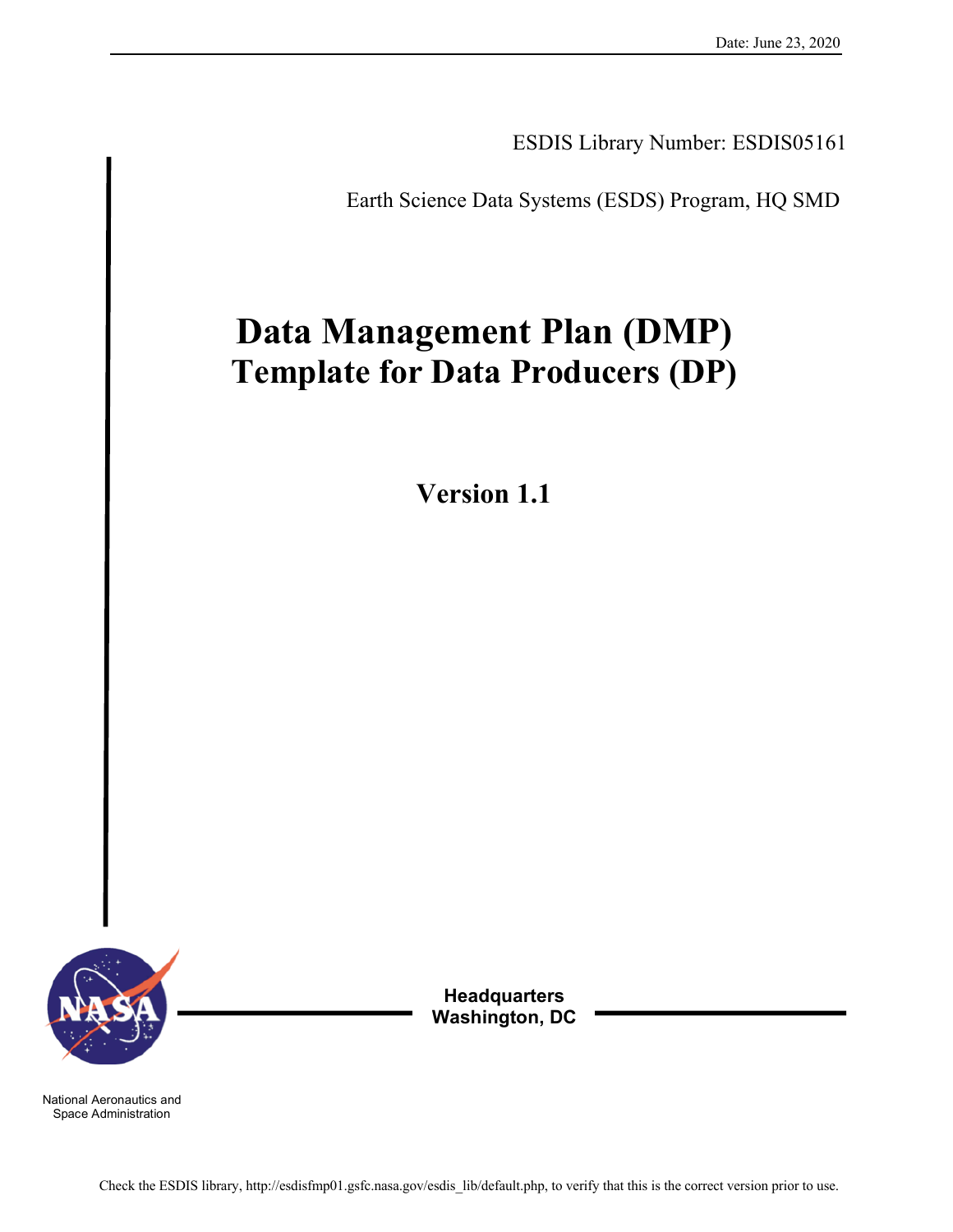# **Earth Science Division (ESD) Data Management Plan (DMP) Template for Data Producers (DPs)**

Each organization funded by NASA to produce, archive and/or distribute data is required to prepare a Data Management Plan (DMP) at the time of funding and to maintain the DMP as a living document by reviewing it periodically and ensuring that the plan is up-to-date. To meet these requirements for all components of the Earth Observing System Data and Information System (EOSDIS), the Earth Science Data and Information System (ESDIS) Project has developed templates tailoring the DMPs to the specific types of activities that each component is required to perform. The attached template can be used by NASA-funded Earth science Data Producers (DPs) to develop Data Management Plans (DMPs).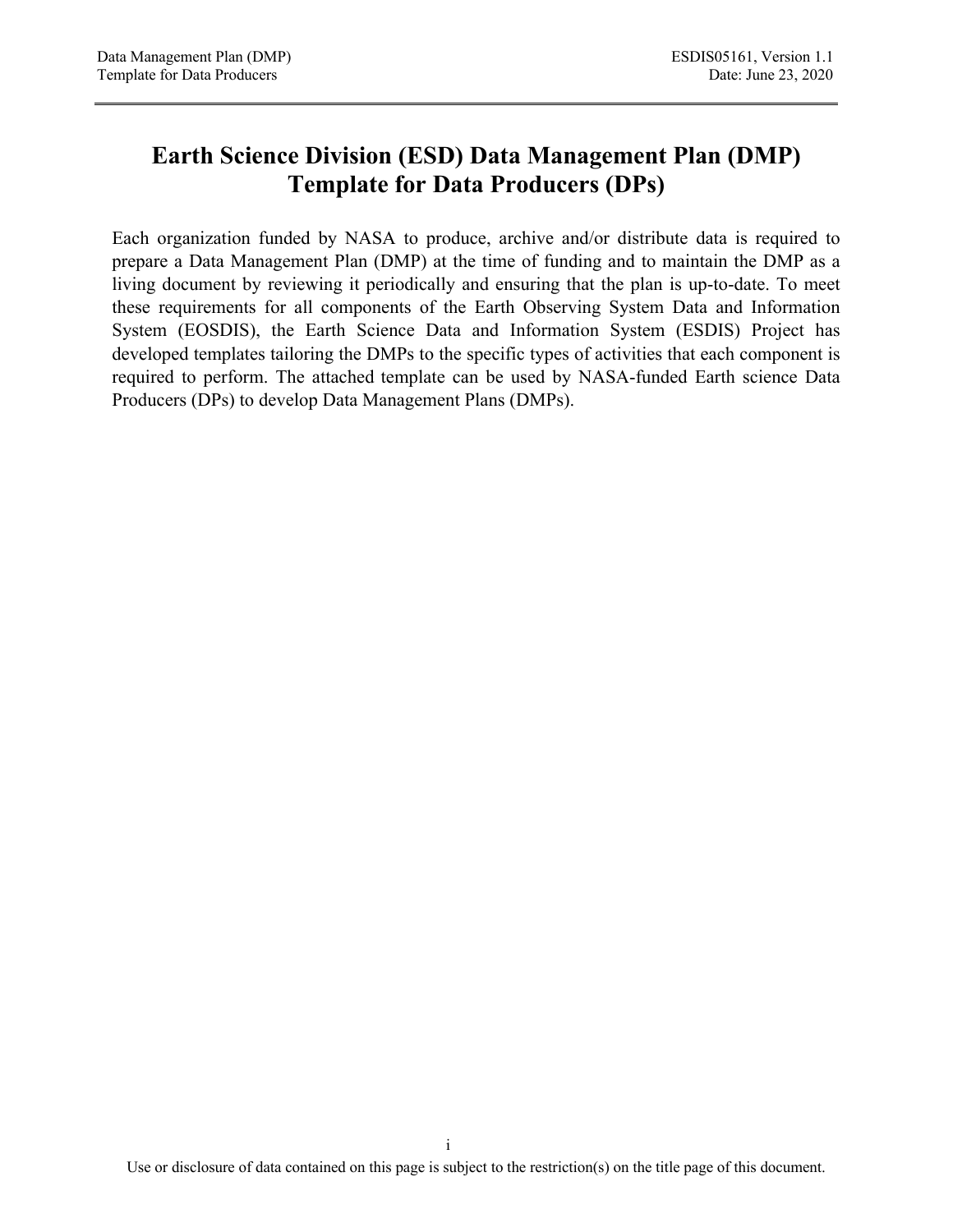# **Change History Log**

| <b>Revision</b> | <b>Effective Date</b> | <b>Description of Changes</b>                             |
|-----------------|-----------------------|-----------------------------------------------------------|
| 1.0             | 1/31/2019             | <b>Baseline</b> document                                  |
| 1.1             | 6/23/2020             | Repaired broken links; edited for punctuation and grammar |
|                 |                       |                                                           |
|                 |                       |                                                           |
|                 |                       |                                                           |
|                 |                       |                                                           |
|                 |                       |                                                           |
|                 |                       |                                                           |
|                 |                       |                                                           |
|                 |                       |                                                           |
|                 |                       |                                                           |
|                 |                       |                                                           |
|                 |                       |                                                           |
|                 |                       |                                                           |
|                 |                       |                                                           |
|                 |                       |                                                           |
|                 |                       |                                                           |
|                 |                       |                                                           |
|                 |                       |                                                           |
|                 |                       |                                                           |
|                 |                       |                                                           |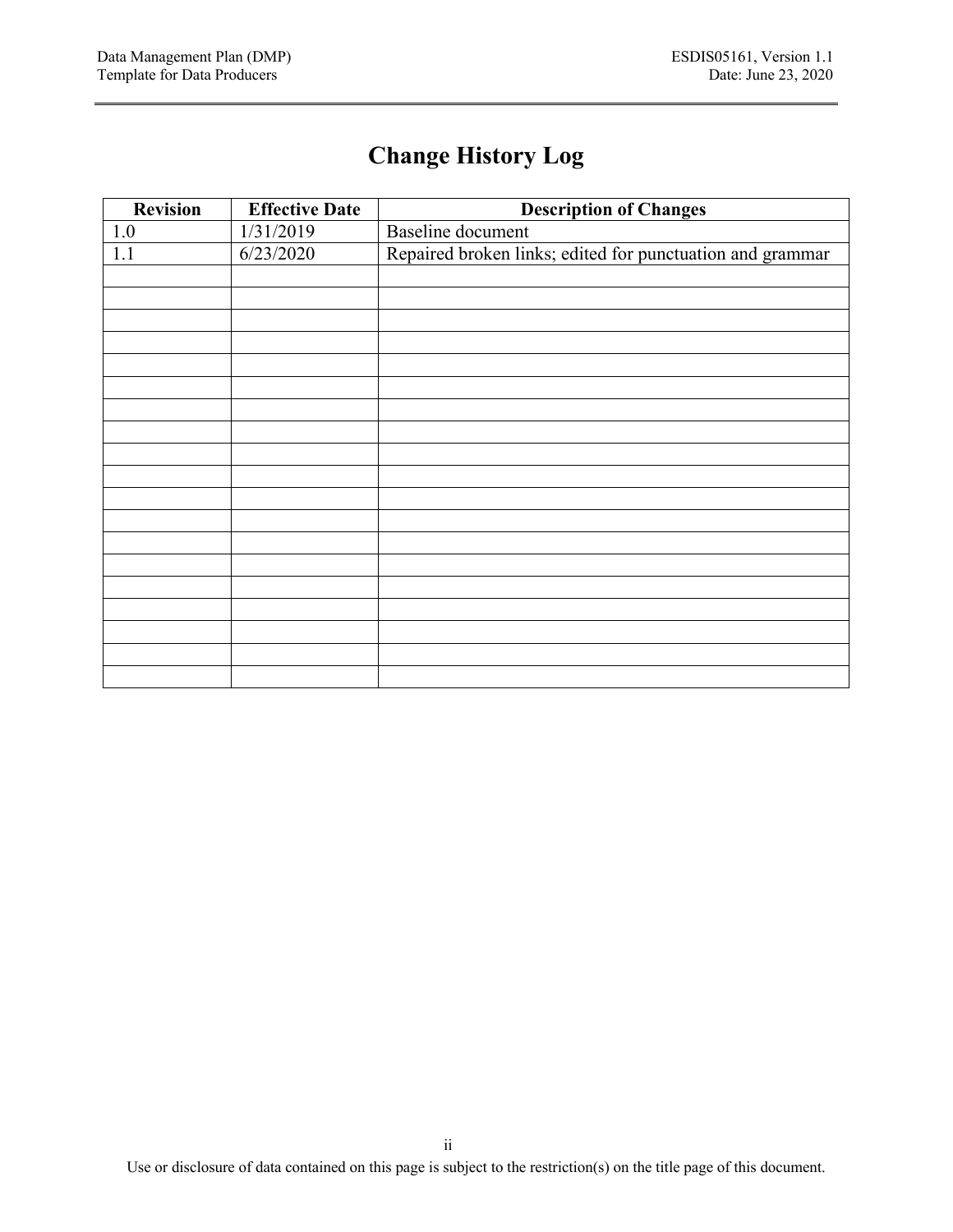### **Data Management Plan (DMP) Template for Data Producers (DPs)**

Each organization funded by NASA to produce, archive and/or distribute data is required to prepare a Data Management Plan (DMP) at the time of funding and to maintain the DMP as a living document by reviewing it periodically and ensuring that the plan is up-to-date. The requirements calling for DMPs are documented in appropriate sections of NASA Procedural Requirements (NPR) 7120.5 and 7120.8. NPR 7120.5 applies to Space Flight Programs and Projects, and NPR 7120.8 applies to Research and Technology Programs and Projects. Data Management Plans are required to include information on the acquisition, processing, analysis, distribution and archiving of data. In addition, in February 2014, NASA created a plan titled "NASA Plans for Increasing Access to the Results of Scientific Research – Digital Scientific Data and Peer Reviewed Publications". This plan covers the requirements for NASA funded researchers – "…all extramural researchers receiving NASA grants, cooperative agreements, and contracts for scientific research and intramural researchers develop data management plans, as appropriate, describing how they will provide for the long-term preservation and access of scientific data in digital format." In order to meet these requirements for all components of the Earth Observing System Data and Information System (EOSDIS), the Earth Science Data and Information System (ESDIS) Project has developed templates tailoring the DMPs to the specific types of activities that each component is required to perform.

The purpose of this template is to provide the Data Producers (DPs) with guidance on the content of DMPs. DP, in the context of this template, refers to those responsible for production of data delivered to a Distributed Active Archive Center (DAAC) for archival and distribution. The data producer refers to a manager of a data production system: a Science Investigator-led Processing System (SIPS), Science Data System (SDS), Research and Analysis (R&A) or Application Program-funded Principal Investigator (PI) controlled system, or a Making Earth System data records for Use in Research Environments (MEaSUREs) data development program. The development, maintenance, and management of DMPs are the responsibility of the respective manager as specified in Table 1.

| Data Producer                                          | Responsible Person for DMP<br>production and delivery | Delivery of DMP to for<br>approval                           |
|--------------------------------------------------------|-------------------------------------------------------|--------------------------------------------------------------|
| Science Investigator-led<br>Processing System (SIPS)   | <b>SIPS Manager</b>                                   | <b>ESDIS SIPS Manager</b>                                    |
| Science Data System (SDS)                              | Project Manager                                       | <b>ESDIS Deputy Project</b><br><b>Manager for Operations</b> |
| Research and Analysis (R&A)<br>or Application Program- | Principal Investigator (PI)                           | <b>ESDIS Deputy Project</b><br><b>Manager for Operations</b> |

#### **Table 1: Data Management Plan (DMP) Responsible Parties**

Use or disclosure of data contained on this page is subject to the restriction(s) on the title page of this document.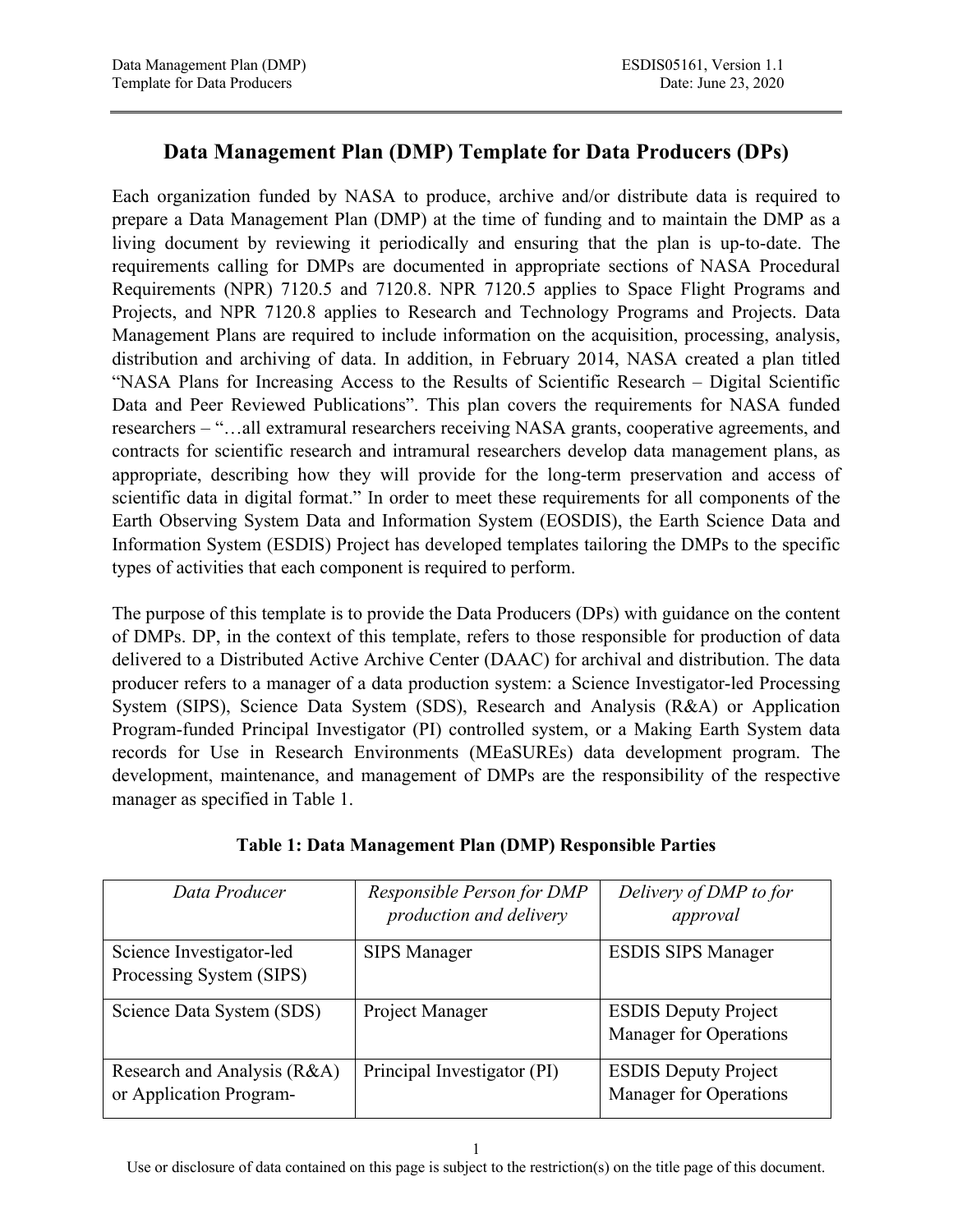| funded Principal Investigator<br>(PI) controlled system                                                               |                                        |                                                              |
|-----------------------------------------------------------------------------------------------------------------------|----------------------------------------|--------------------------------------------------------------|
| Making Earth System data<br>records for Use in Research<br><b>Environments (MEaSUREs)</b><br>data development program | Principal Investigator (PI)            | <b>ESDIS Deputy Project</b><br>Manager for Operations        |
| Airborne Investigations /<br>Campaigns (EVS) -funded<br>Principal Investigator (PI)<br>controlled system              | and Project<br>Data Manager<br>Manager | <b>ESDIS Deputy Project</b><br><b>Manager for Operations</b> |

The DPs DMPs are valid for five years and are to be updated as required (either as a result of a 5-year review, at the end of the mission, project or investigation, or with other necessary "offcycle" changes). All changes to the DMP must be controlled and assigned a version number. The delivery destination of the latest 'working' copy of the DMP by the data producer is identified in the third column of Table 1. All DMPs must be coordinated with the affected NASA Earth Science Division (ESD)-assigned DAAC prior to the ESDIS' project review. Once reviewed, the DMP is approved by the ESDIS Point of Contact, and the DMP is returned for signature by the responsible manager. Once signed, the DMP is cataloged and maintained in the ESDIS Library.

Figure 1 depicts the flow of the DMP through this cycle. Note that the review and update of a DMP can be initiated at any time deemed necessary. The decision indicated by the rhombus 1.2 implies a requirement to review and update the DMP every 5 years (the "Yes" decision in 1.2), but the process also provides a path for an ad hoc review (the "No" decision in 1.2) and modification of the DMP.

This template supersedes the *Data Management Template for Science Investigator-led Processing System (SIPS), Revision 3, September 2016.* 

Note that if some items of the information called for in this template are available through other documents or websites, they can be referenced or pointed to with a brief description included in the DMP.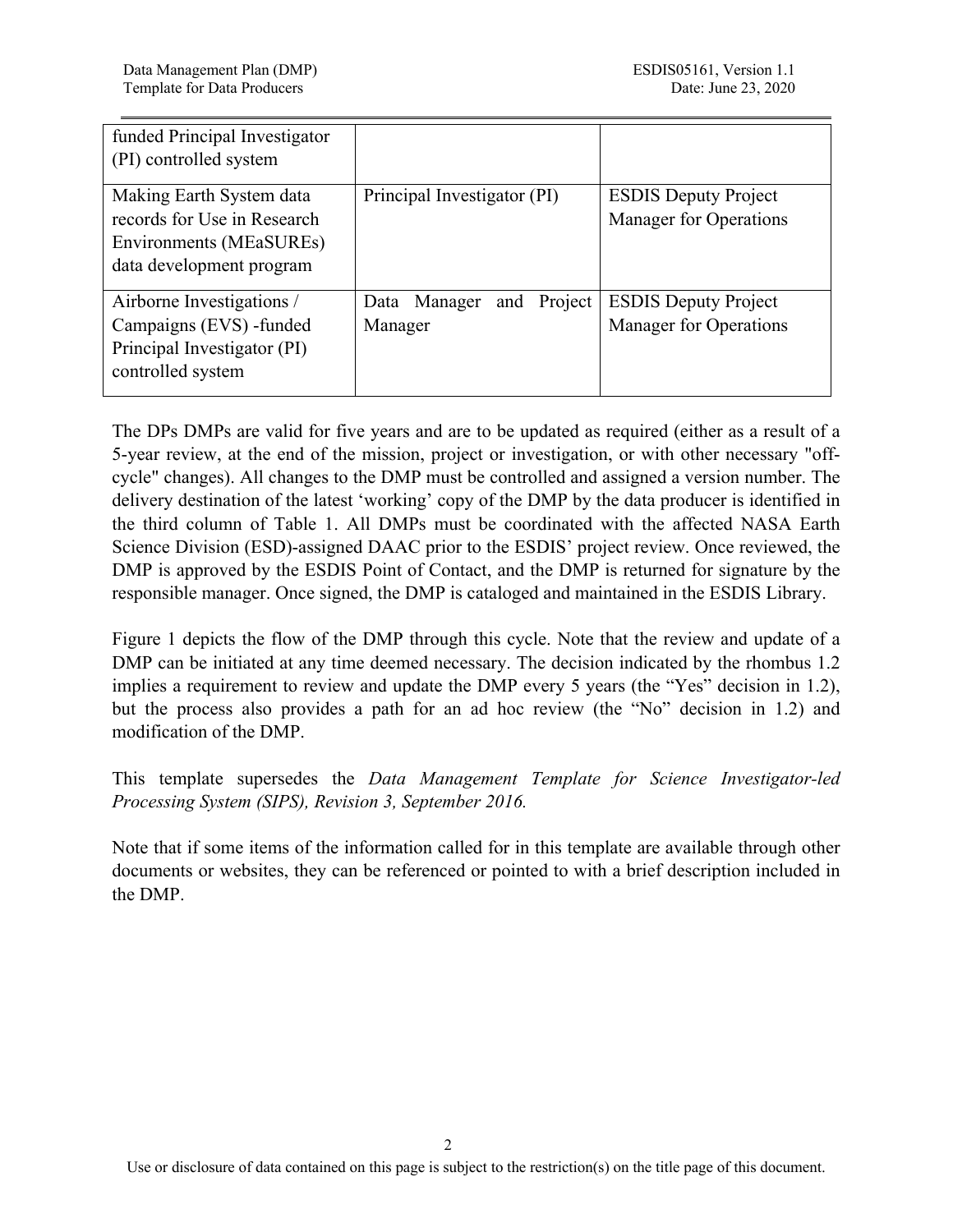

**Figure 1: Data Management Plan Process**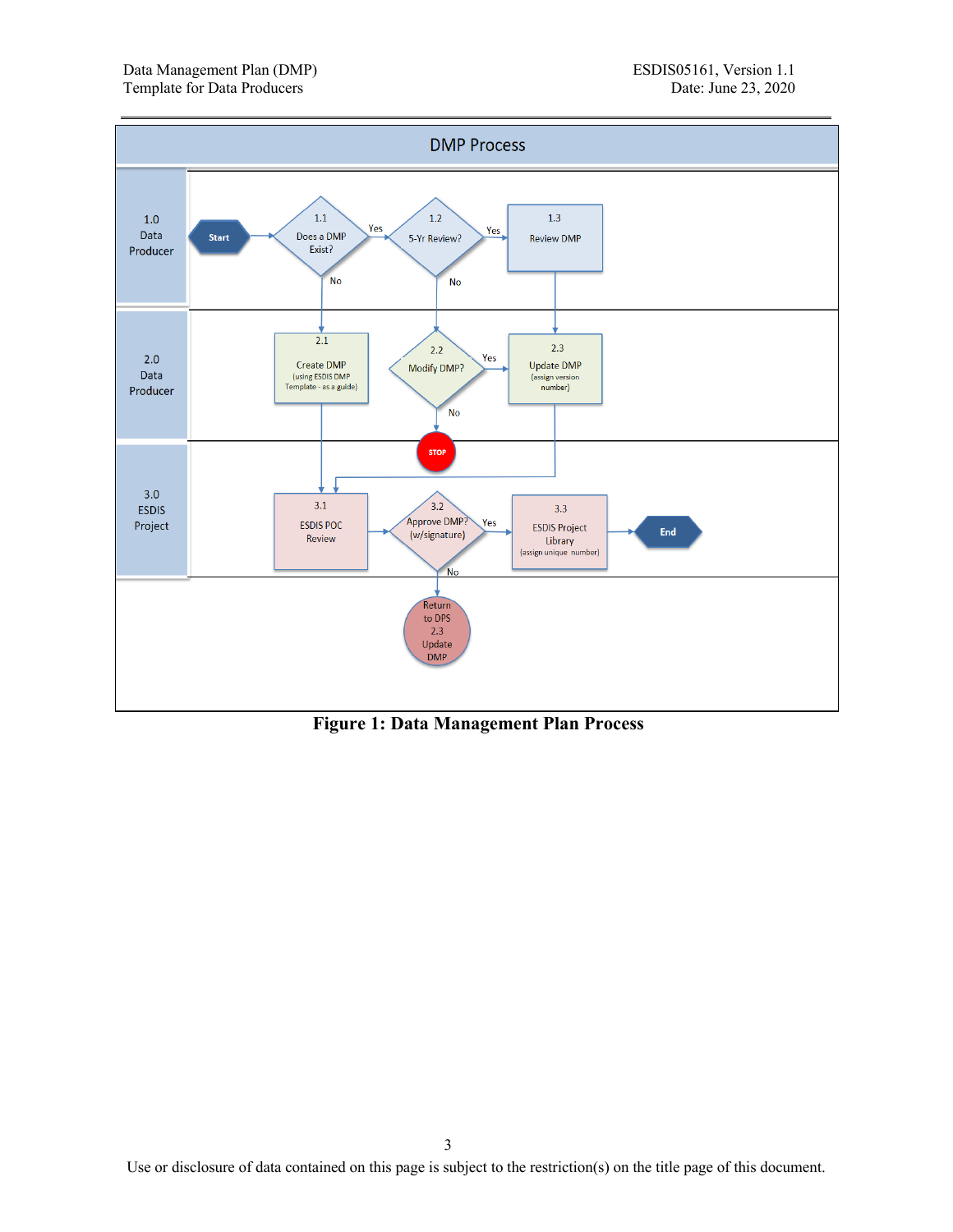# **[SAMPLE Title Page] Data Management Plan (DMP) Title**

#### Version #

[For version # use whole #'s - update after each revision, example 1.0; 2.0]

Date [mm/dd/yyyy]

Prepared under NASA Contract [contract number] – *only if applicable*

Approved by: Signature:  $\leq$   $\leq$ SIPS $>$  or  $\leq$ SDS $>$  or  $\leq$ PI-controlled $>$  or  $\leq$  MEaSUREs $>$ ] Manager: Date: [mm/dd/yyyy]

#### **1. Introduction**

Briefly describe what the [<<SIPS>> or <<SDS>> or <<PI-controlled>> or << MEaSUREs >>] does and the types of data products it produces.

1.1 Purpose and Scope (of DMP)

1.2 Development, Maintenance and Management Responsibility for the DMP

*Example 1.* "The [XXX] SIPS is responsible for the development, maintenance, and management of the DMP. The [XXX] SIPS Manager, [SIPS manager name], has overall responsibility for the plan and has specific responsibility for approving any changes to the plan. All changes to the DMP will be controlled."

#### 1.3 Contextual background of Data Processing System

When did the data processing system (i.e., code implementation used to produce the data products) come into being (e.g. 2002 to prepare for EOS Aura)? Where is the system located within its organization (e.g., in xyz Division at GSFC - could show an organization chart)? What is the time range of data processed (e.g., 2004 to present)?

#### **2. Mission/Investigation and Instrument/Sensor Overview1 [Repeat sections 2 and 3 for each supported mission/investigation and instrument/sensor, as appropriate]**

<sup>&</sup>lt;sup>1</sup> This section is not needed for MEaSUREs.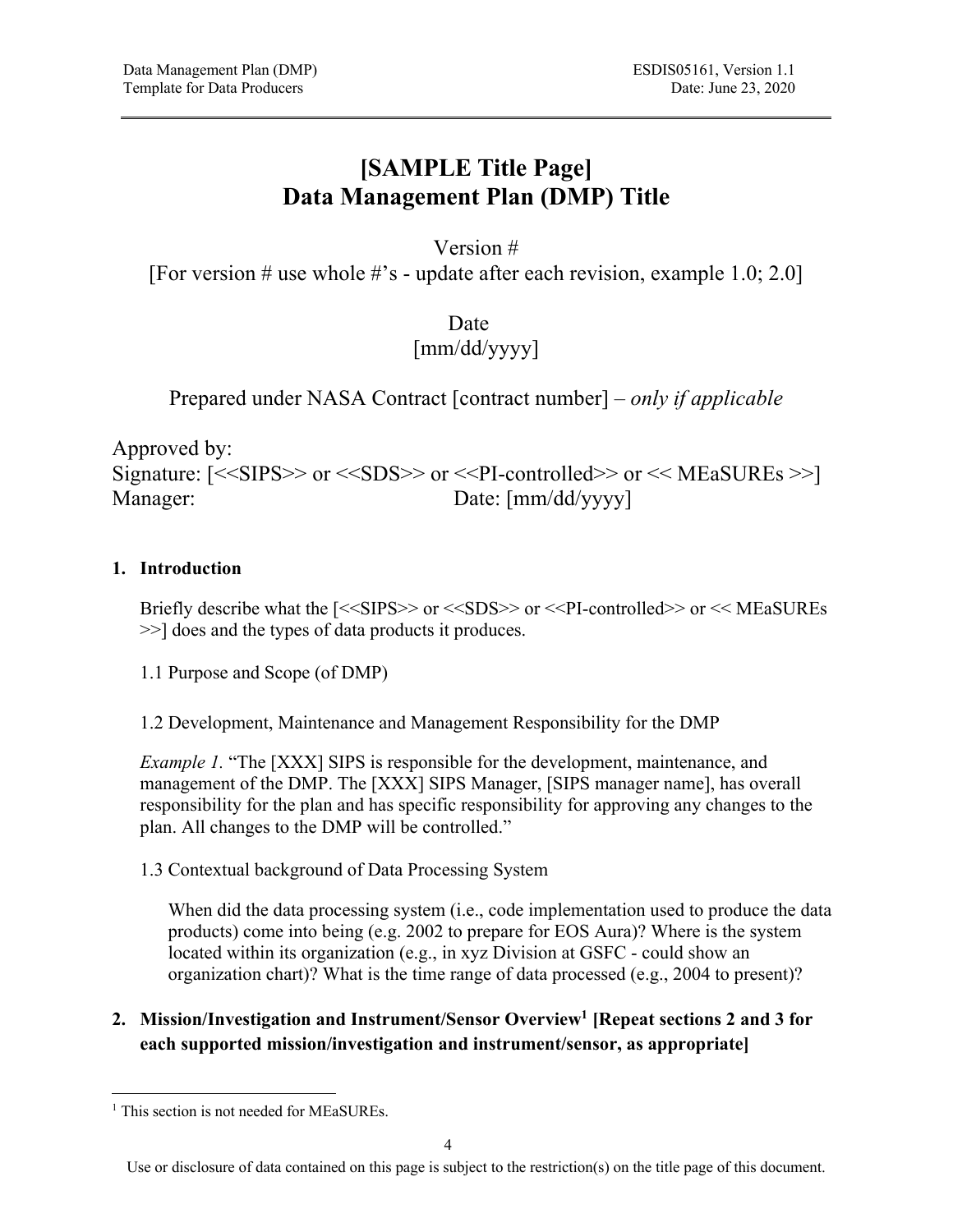For <<SIPS>> or <<SDS>>, indicate the missions and instruments from which the data are received.

For <<PI-controlled >> producers of projects, such as Airborne or Field Campaigns, provide the in situ and remote sensing instruments and targeted measurements of each platform.

#### **3. Data Product Summary**

Indicate the products created from the instrument or sensor data. Include a tabular summary of the products containing, as appropriate, the following items: platform/instrument, product design (swath, gridded, etc.), data volume (to nearest GB), parameters/measurements, temporal and spatial resolution of data product. Describe in the following subsections the data acquisition, processing, quality plans, and archival processes for the products.

#### **3.1. Data Acquisition**

Briefly describe the data source and the acquisition process. Describe the product's original data source and how the data are acquired. Include all the ancillary data inputs required to generate the product. Optionally, include a data flow diagram showing the sources of data needed for product generation.

#### **3.2. Data Processing**

Briefly describe the processing activities (i.e., L0-L1A; L1A-L1B; L1B-L2, etc.). What is the process for developing and vetting ATBDs? What is the process for developing and integrating science software into the system? Briefly describe plans for reprocessing and the conditions expected to trigger reprocessing. If there are other documents that describe the processing and reprocessing activities, point to such documents and provide a summary. Indicate the data formats and metadata standards followed.

Data formats and metadata standards should follow NASA ESDIS standards as described in Standards, Requirements and References.

#### **3.3. Data Analysis**

Describe the data analysis process and the data producers involved. An example of the analysis process may include the science team's or other users' evaluation of the data and the feedback provided to data producers regarding the validity and quality of the data. Describe plans for supporting such activities.

#### **3.4. Data Quality**

Describe in detail the plans and processes used for assessing product quality as well as for collecting, documenting, and conveying to the DAAC the quality information of data products for which the data producer is responsible. Developing the product QA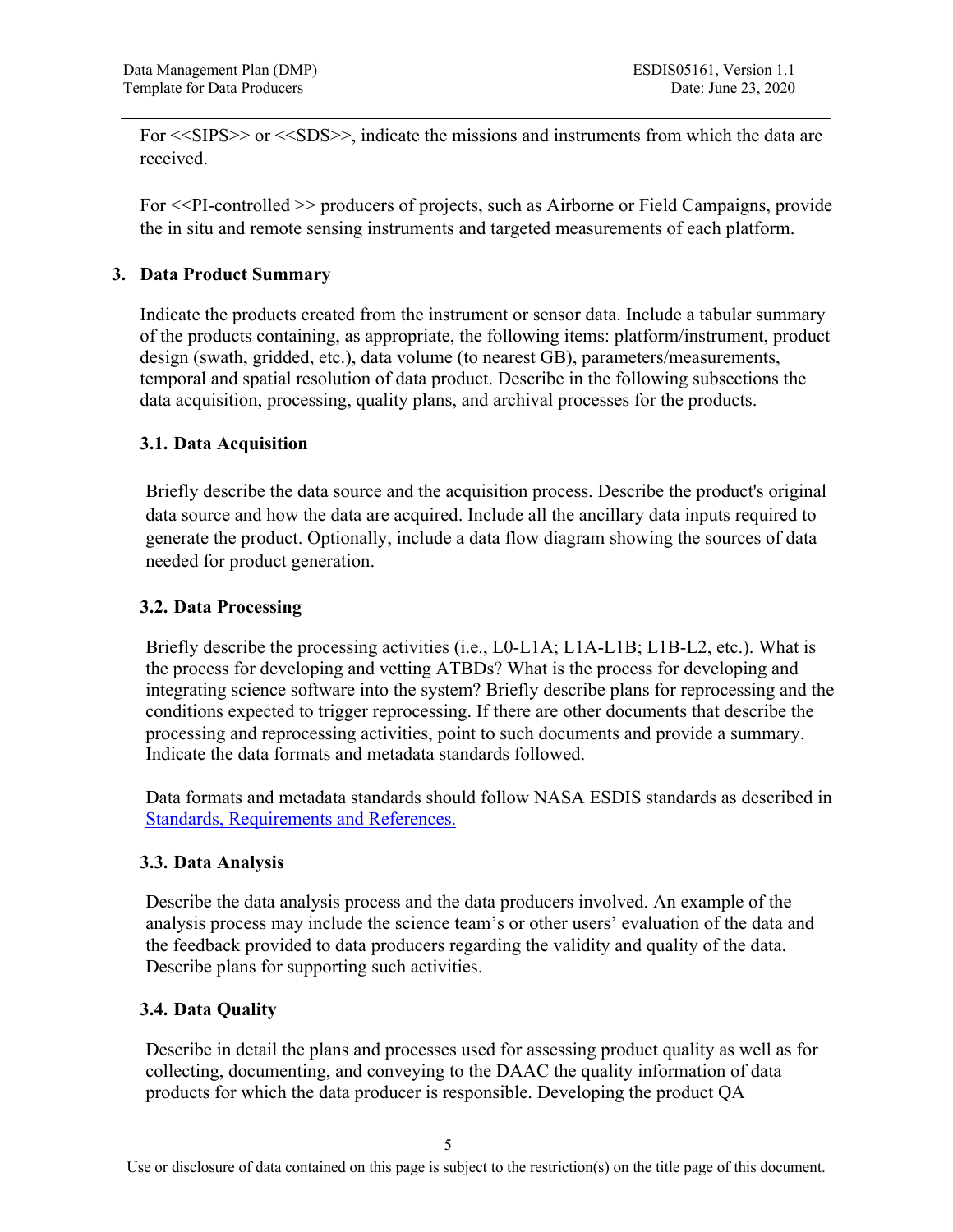information, disseminating it to the user community and preserving it is the joint responsibility of the data producers (including missions, instrument science teams, science data support teams, and SIPSs/SDSs) and the DAACs. The teams/organizations involved, of course, depend on the type of mission or project. The description here should include the division of responsibilities for various data quality related activities among these groups/organizations. It is essential that users of scientific data products have access to complete (to the degree to which all knowledge is available at the time) and properly articulated (i.e., correctly described for the end user to logically understand, discern and make well-informed decisions) information about the data quality, including known issues and limitations.

This information will help to inform users about the potential applications of the data products and prevent data misuse. Therefore, the DMP should include details on the processes and protocols used for assessing data quality, as well as for capturing, describing, and conveying information about data quality to the NASA-designated DAACs for archiving and for distribution to users along with the data products. The recommended contents for capturing and ensuring data quality for the DMP are provided in the "Data Quality" Appendix A. It is understood that for major NASA missions, the Cal/Val period is relied upon to reveal many of the data quality issues and usage limitations of the data. Other means and methods of extracting and assessing data quality issues are also quite useful for smaller projects (i.e., those that are not bound by high-level mission science requirements as defined in a PLRA) such as MEaSUREs, which offer more flexibility in terms of duration and scope of the quality assessments. Taking into account the dedicated Cal/Val period, as well as other means of discovering data quality issues, it is important to ensure that data quality information is continually updated and disseminated in a timely manner throughout the data lifecycle.

#### **3.5. Data Distribution and Archiving**

Indicate the DAAC(s) to which the products will be sent for distribution and archiving. This section should also address:

*Collection of Associated Preservation Content* – include plans and processes used for collecting software, documentation, and related materials indicated in the NASA Earth Science Data Preservation Content Specification<sup>2</sup> to ensure that the contents are captured before the end of missions/projects that provided the data products to the DAAC. [Status of collecting such content should be maintained separately from this DMP in collaboration with the assigned  $DAAC(s)$ ].

#### **3.6. Data Product Documentation**

<sup>2</sup> See NASA Earth Science Data Preservation Content Specification,

https://cdn.earthdata.nasa.gov/conduit/upload/10607/NASA\_ESD\_Preservation\_Spec.pdf. This document can be used as a guide to identify content to be preserved as is applicable to individual missions/investigations.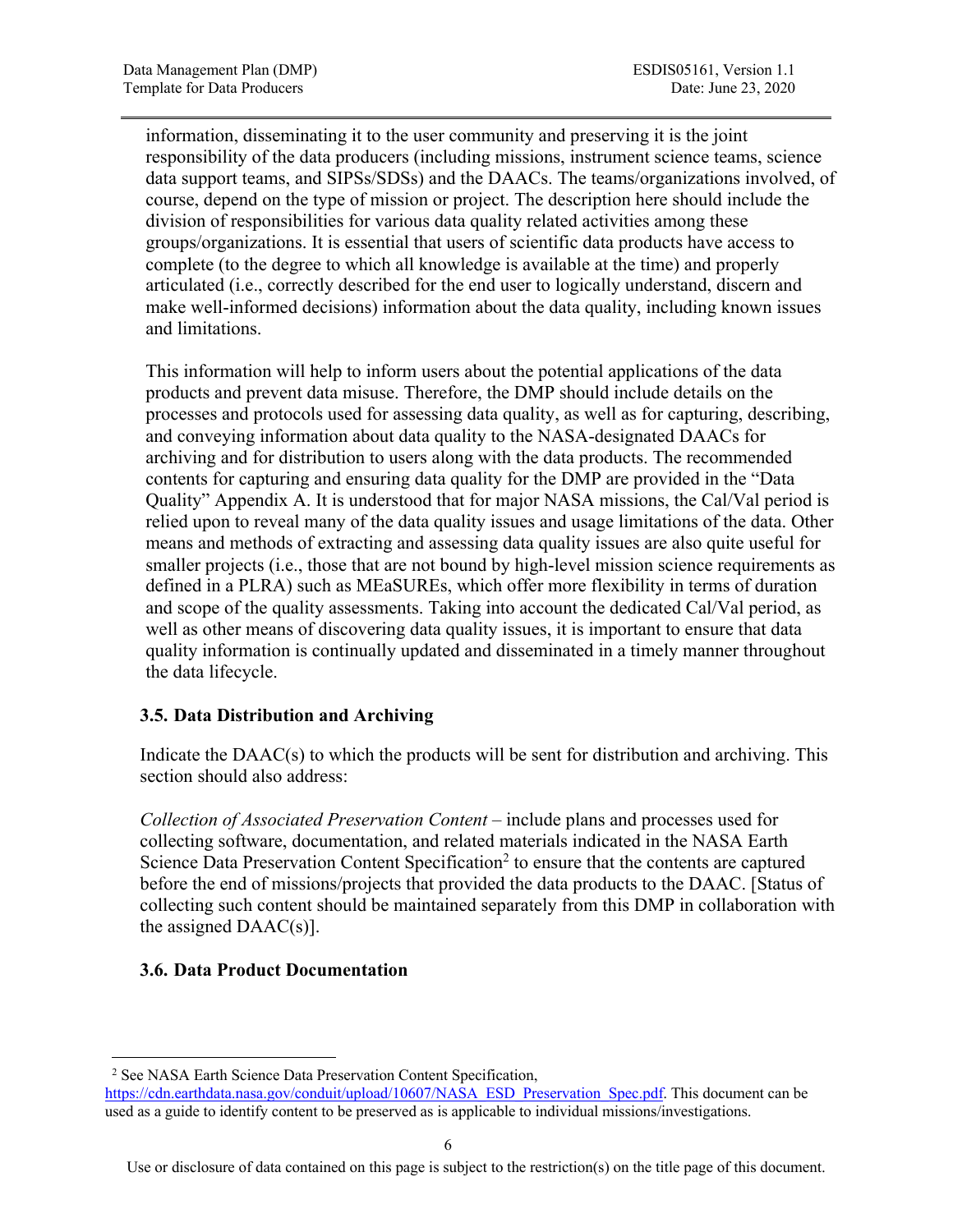Describe plans to provide the following to support the data product release to the public: ATBDs, User Guides, File specifications, Validation status, Quality documentation (if available), and Dataset Digital Object Identifiers.

#### **4. REFERENCES**

Include a list of references cited in the above sections.

#### **5. ACRONYMS**

Include a table showing acronyms used in the document and their meanings.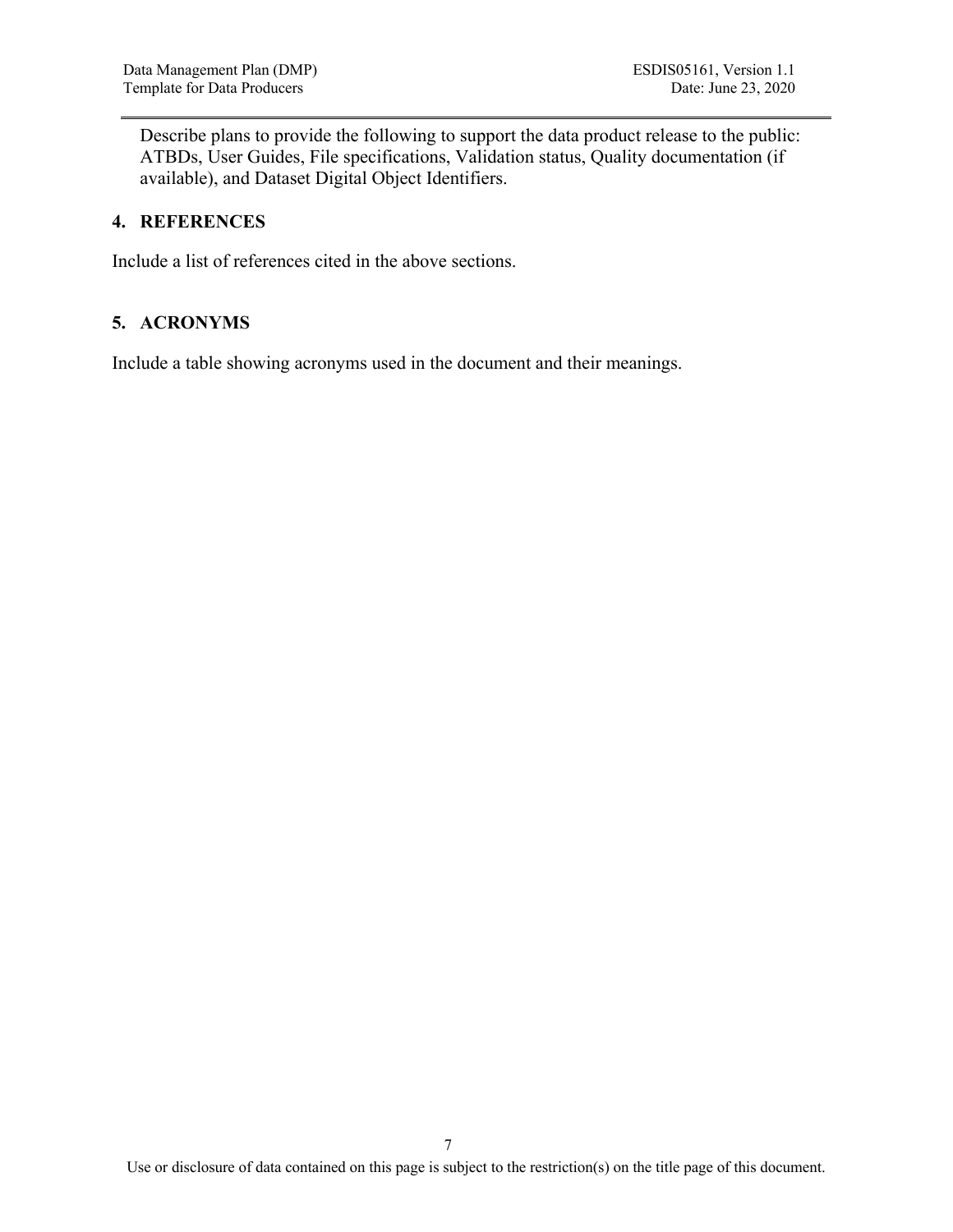## **Appendix A. Data Quality**

The following provides the list of recommended items to be covered by the Data Quality section of the DMP (section 3.4 in the template), with brief explanations where needed:

- 1. General: Describe the process for assuring data quality. Include data flows and organizations/groups involved in assuring data quality. Provide reference to Interface Control Documents between organizations that have been or will be developed. Work with the NASA-assigned DAAC(s), science teams, and/or review boards to provide data quality information through an existing community-standardized format for describing quality (e.g., GHRSST GDS-2 model for quality confidence levels, see [A-1]). If a standard format is not available or applicable for use, consider extending an existing standard that comes close to your needs. Include documentation clearly explaining the format to be used and/or consider developing a published and citable standards document through the ESDIS Standards Office (ESO). In rare instances, a data producer may opt to create their own standard format; ESO provides a means for reviewing and publishing new data standards that will become officially recognized NASA standards after publication.
- 2. Errors/Uncertainties: Indicate how errors/uncertainties in the input data used to produce the products will be accounted for, minimized through improved calibration (i.e., to meet the error budget constraints if required for Cal/Val), and/or propagated in higher level products. (See references [A-2] and [A-3]). Describe the level of detail at which errors/uncertainties are shown in the products to be delivered – e.g., per data value, per granule, or at the collection level.
- 3. Calibration/Validation (Cal/Val): Calibration/Validation is only applicable to missions and funded projects in which Cal/Val is explicitly mandated. Provide the targeted error budget that will be used to assess Cal/Val performance. Note that target error budgets are specified for missions in the Program-Level Requirements' Appendix (PLRA) and can be cited by the DMP. For PI-provided datasets, this may be more loosely defined by either the data producer or by the scientific community that functions as the primary targeted user community. PI-provided datasets that use data from a NASA mission may opt to cite the PLRA-derived error budget for the applicable mission. Provide the expected duration of Cal/Val. Also, document the conditions under which Cal/Val activities are expected to be conducted.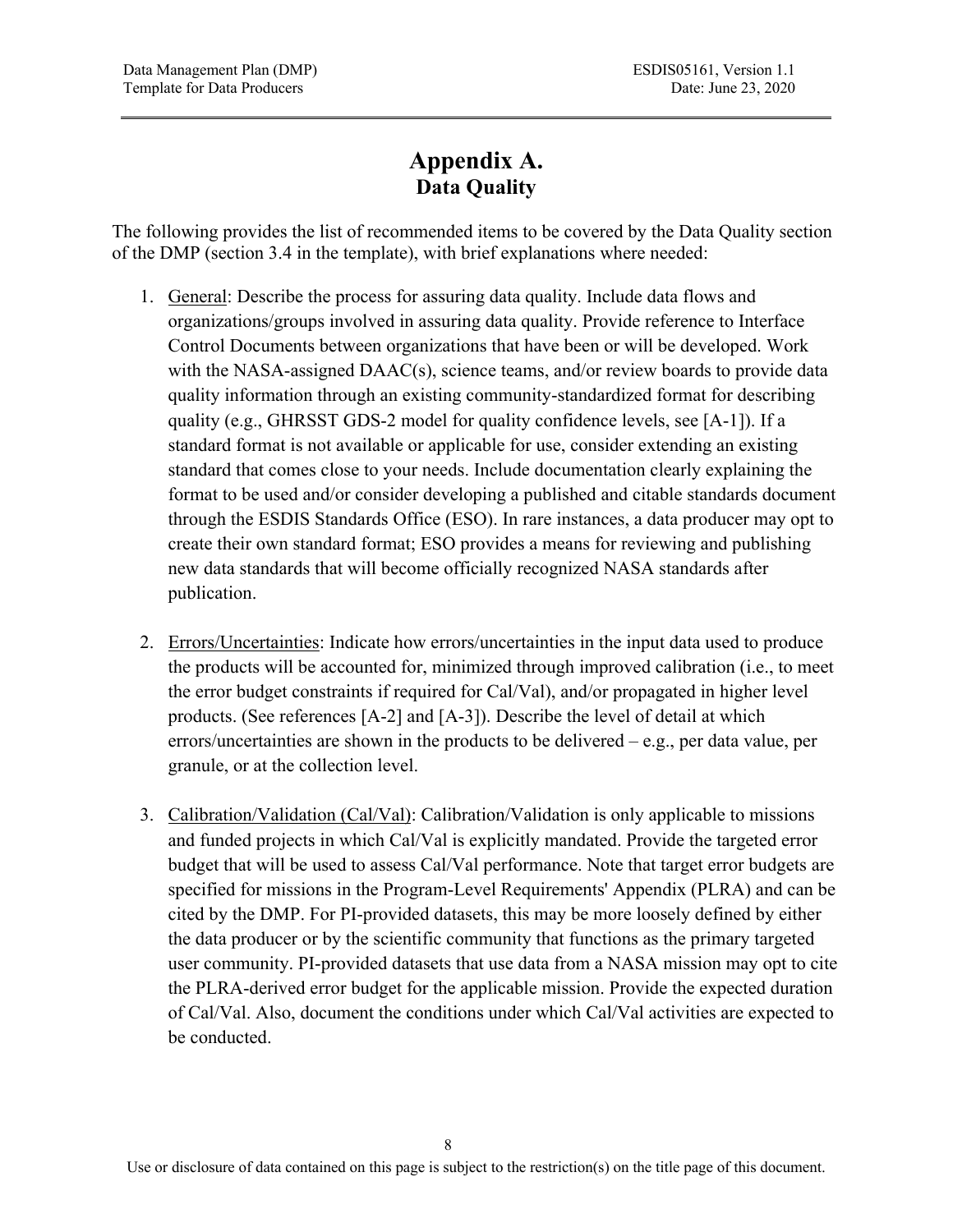- 4. Ancillary datasets: Describe plans for managing, archiving and distributing the ancillary datasets that used for QA/QC, Cal/Val, error budget validation, uncertainty quantification, and uncertainty characterization.
- 5. Quality Flags/Indicators: Indicate how quality flags and/or indicators are defined and used in the generated products. The following are provided as general considerations regarding quality flags/indicators:
	- Define and/or create "indicators" to represent the quality of a data product from different aspects (e.g., data dropout rate of a "sea surface temperature" data product can be considered as one data uncertainty indicator).
	- Ensure that quality flags are related to quantifiable metrics that directly refer to the usefulness, validity, and suitability of the data. See examples in Table A-1 below.
	- Identify quantifiable data quality criteria such as confidence levels and the values of quality flags, which can be used as criteria for refining search queries.
	- Provide quality and measurement state information for Climate and Forecast (CF) metadata attributes: flag\_values, flag\_masks, and flag\_meanings. The choice of flag\_values vs flag\_mask will depend on the use case. Generally, flag\_values and flag masks are not used together, but there are very complex cases in which they may both be used, as illustrated in CF 1.7 example 3.5 (see above link). In all cases, flag meanings is used in conjunction with either flag masks and/or flag values.

Below are some definitions and actual examples from existing NASA data:

o flag\_values: a set of scalar flag values that represent a quality "state" on a pixel-by-pixel basis such as data confidence level. The meaning of the flag value is deciphered by the flag meanings attribute.

*Example 2. GHRSST example from GDS-2 AMSR-2 L2P Product*

- flag meanings: 0= no data; 1= bad (near ice/land, sunglint, RFI, edge of swath, SST out of range, wind  $>$  20m/s, bad quality); 2= bad (rain);  $3=$  useable but diurnal estimate shows warming  $> 1$ ;  $4=$  useable but possible error, see l2p\_flags bits 9-15; 5= best quality data
- flag\_values: 0b, 1b, 2b, 3b, 4b, 5b
- $\circ$  flag masks: serve to represent the expressed values of the Boolean conditions of specific bits described by the flag\_meanings attribute; these are often used to describe known algorithm anomalies.
- o flag\_meanings: human-readable attributes that describes, as a series of spaceseparated unique strings, the unique individual meanings of either the flag\_values or flag\_mask Boolean conditions. See Table A-1 for an example of flag\_mask values and flag\_meanings used in a SMAP Level 2 product produced by Remote Sensing Systems (RSS), Inc.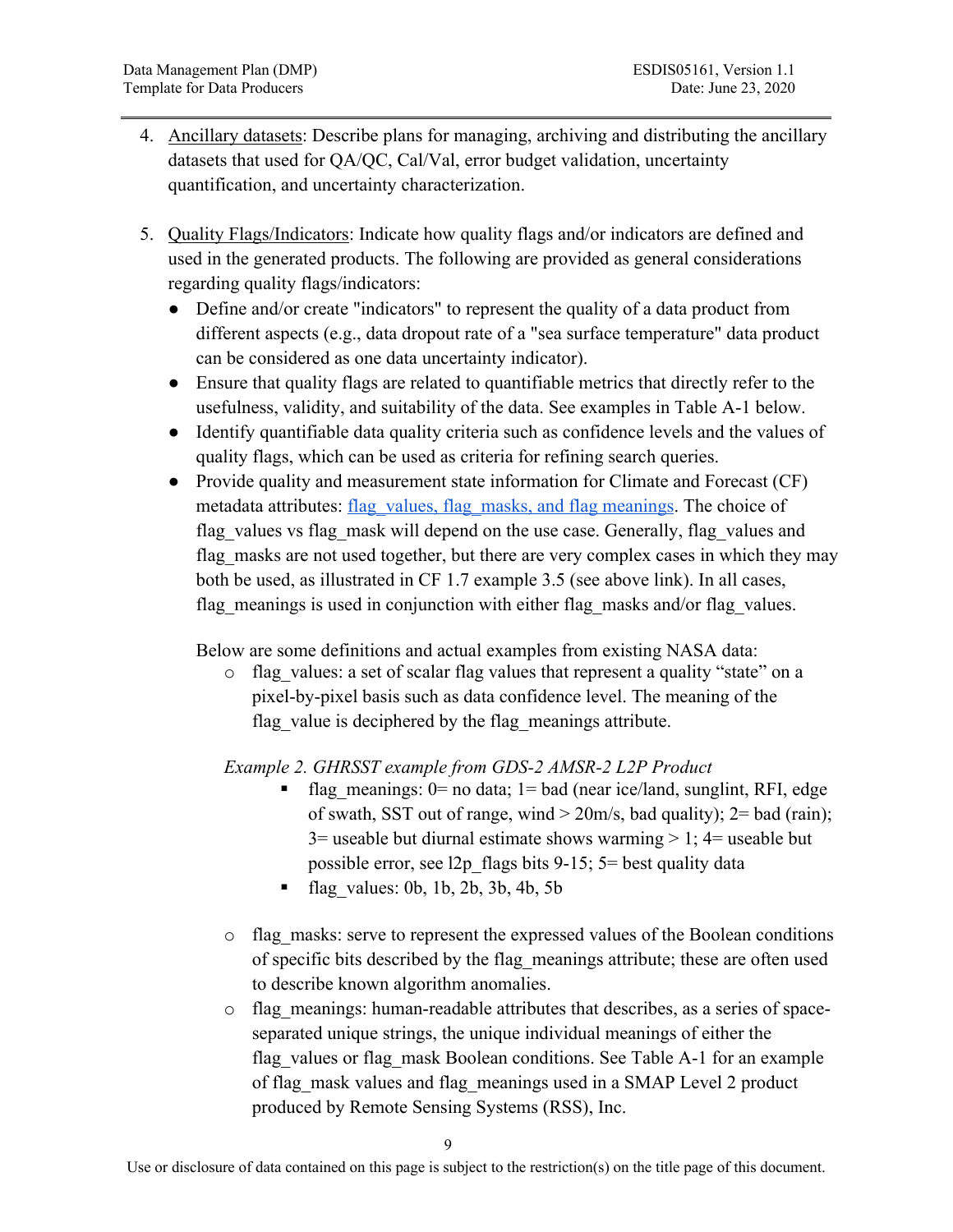- Provide ancillary quality and/or uncertainty flags to facilitate detection of areas that are likely to contain spurious data (e.g., ice in unexpected places).
- Provide pixel-level uncertainty information where possible and meaningful; provide the confidence level (e.g., 95%) to indicate the statistical significance of the uncertainty information.
- Provide data quality variables and metadata along with detailed documentation on how the variables/metadata are derived and suggestions on how to interpret the variables/metadata or use them in different applications.
- Provide a definition and description of each data quality indicator, including the algorithms and datasets used to derive the quality information and a description of how each quality indicator can be used.
- 6. Metadata Standards and Compliance: Describe plans for developing data quality-related metadata in compliance with current standards – ISO 19157 (Geographic information – Data quality), Climate and Forecast (CF) conventions including those for flags and indicators, Attribute Convention for Dataset Discovery (ACDD), and ISO 8601 (date and time). Include plans for ensuring compliance with these standards; for example, by using an automated compliance checker such as the PO.DAAC Metadata Compliance Checker (MCC) [A-4] and the EOSDIS Common Metadata Repository (CMR) compliance checker [A-5].
- 7. Documentation: Indicate how quality flags/indicators will be documented and conveyed to DAACs (and users). Show how uncertainty will be documented and how information will be provided to the DAACs. Include plans for documenting known issues and caveats for users and consider leveraging DAAC resources to expedite updating and publication of this information (e.g., Forums, web/email announcements, etc.). See references [A-6] and [A-7] for examples of how known issues can be conveyed to a DAAC and shown on the DAAC website. Some of the most useful QA information for data users may be in journal articles and in various science team member presentations (at conferences or science team meetings). Those gathering QA information should consider these valuable sources of information that are fairly easy and inexpensive to collect and maintain.
- 8. Post-Delivery Actions: Describe plans for informing DAACs (and users) when datasets are compromised and/or problems are discovered. Also, describe plans for responding to data quality issues reported by DAACs (and/or users) and discuss plans for updating data quality documentation when new versions of products are generated. Consider leveraging DAAC resources for the most expedient and widest dissemination of information (e.g., Forums, web/email announcements, etc.).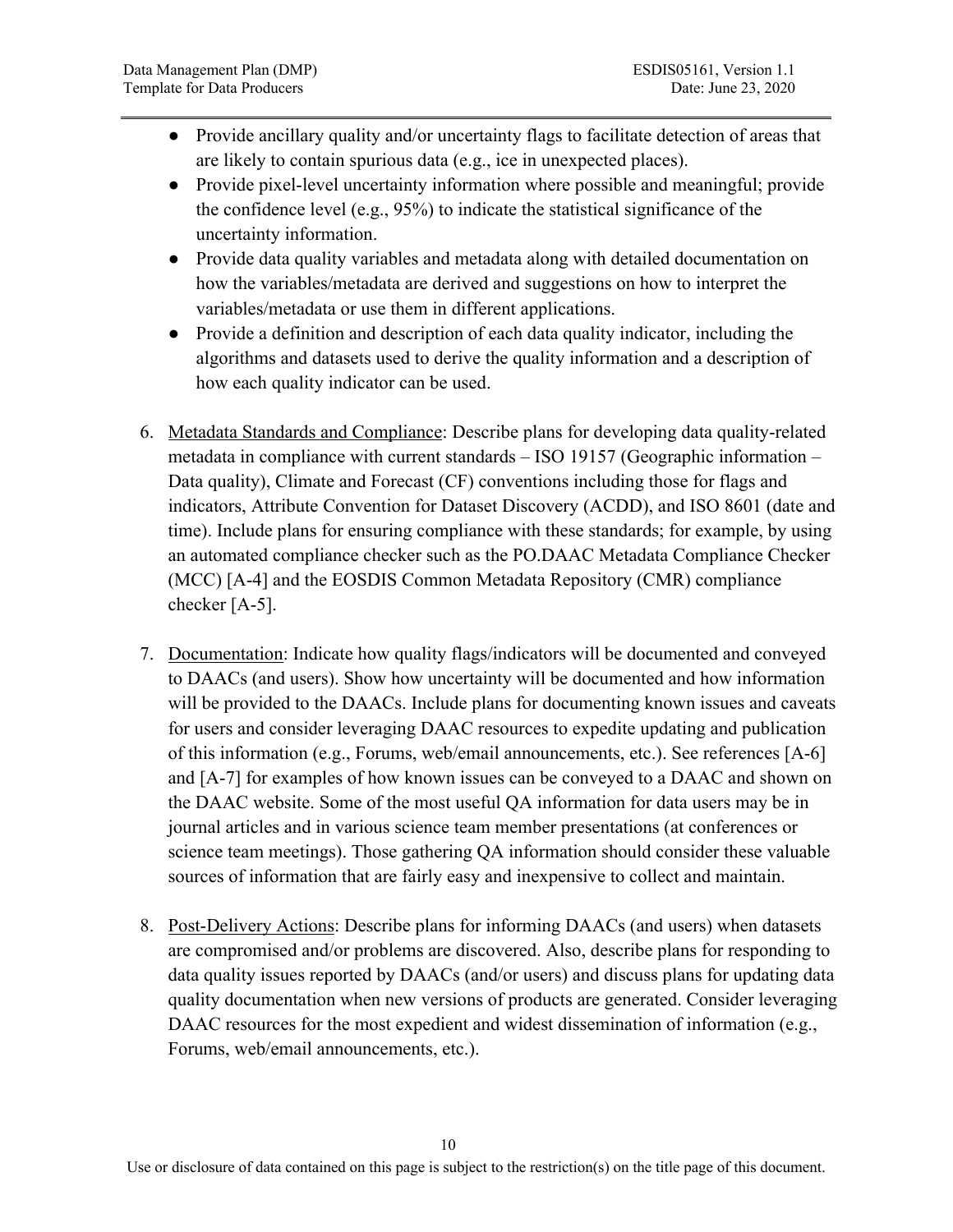| Flag<br><b>Mask</b> | Flag-Meaning                                                               |  |
|---------------------|----------------------------------------------------------------------------|--|
|                     | no radiometer observations in cell                                         |  |
| $\mathcal{D}$       | problem with OI                                                            |  |
| 4                   | strong land contamination                                                  |  |
| 8                   | strong sea ice_contamination                                               |  |
| 16                  | MLE in SSS retrieval algo has not converged                                |  |
| 32                  | sunglint                                                                   |  |
| 64                  | moonglint                                                                  |  |
| 128                 | high reflected galaxy                                                      |  |
| 256                 | land contamination                                                         |  |
| 512                 | sea ice contamination                                                      |  |
| 1024                | high residual of MLE in SSS retrieval algo                                 |  |
| 2048                | low SST                                                                    |  |
| 4096                | high wind                                                                  |  |
| 8192                | no valid imager wind speed available within 60 minutes of SMAP observation |  |
| 16384               | rain flag                                                                  |  |

#### **Table A-1: SMAP Example from Level 2 RSS Product**

#### **REFERENCES (to Appendix A)**

[A-1] GHRSST Science Team (2010), The Recommended GHRSST Data Specification (GDS) 2.0, document revision 5, available from the GHRSST International Project Office, 2015, pp 123, https://www.ghrsst.org/wp-content/uploads/2016/10/GDS20r5.pdf.

[A-2] JCGM 100: 2008. Evaluation of measurement data — Guide to the expression of uncertainty in measurement.

[A-3] International Organization for Standards (ISO), 1994: Accuracy (trueness and precision) of measurement methods and results -- Part 1: General principles and definitions. ISO 5725-1:1994. https://www.iso.org/standard/11833.html

[A-4] PO.DAAC, Metadata Compliance Checker, https://podaac-uat.jpl.nasa.gov/mcc/ (accessed June 28, 2018)

[A-5] ESDIS Project, Common Metadata repository (CMR) Ingest Application Programming Interface (API) Documentation, https://cmr.earthdata.nasa.gov/ingest/site/docs/ingest/api.html (accessed June 28, 2018).

[A-6] LP DAAC, SRTMGL3S: NASA Shuttle Radar Topography Mission Global 3 arc second sub-sampled V003, https://lpdaac.usgs.gov/products/srtmgl3sv003/ (accessed June 23, 2020).

[A-7] LP DAAC, Known Issues for MODIS Vegetation Indices Version 6 Products, https://lpdaac.usgs.gov/news/known-issues-for-modis-vegetation-indices-version-6-products/, (accessed June 23, 2020).